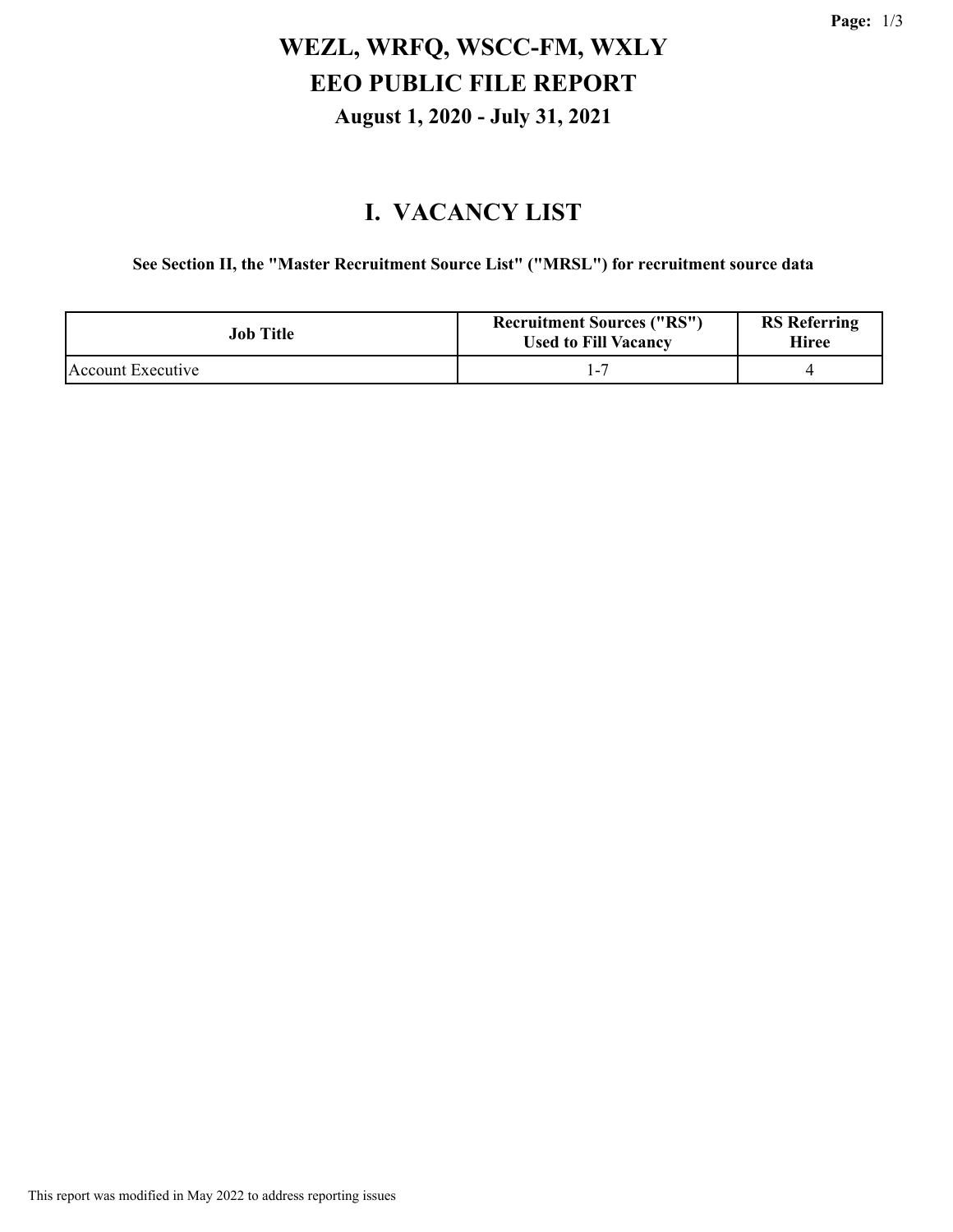**Page:** 2/3

# **WEZL, WRFQ, WSCC-FM, WXLY EEO PUBLIC FILE REPORT August 1, 2020 - July 31, 2021**

#### **II. MASTER RECRUITMENT SOURCE LIST ("MRSL")**

| <b>RS</b><br><b>Number</b> | <b>RS</b> Information                                                                                                                                                                                                                                          | <b>Source Entitled</b><br>to Vacancy<br><b>Notification?</b><br>(Yes/No) | <b>No. of Interviewees</b><br><b>Referred by RS</b><br>Over<br><b>Reporting Period</b> |
|----------------------------|----------------------------------------------------------------------------------------------------------------------------------------------------------------------------------------------------------------------------------------------------------------|--------------------------------------------------------------------------|----------------------------------------------------------------------------------------|
| 1                          | Direct Employers Association (association distributing<br>job postings to state and/or local job banks)<br>7602 Woodland Drive, Suite 200<br>Indianapolis, Indiana 46278<br><b>Manual Posting</b>                                                              | 0                                                                        |                                                                                        |
| $\overline{2}$             | iHeartMedia.dejobs.org<br>20880 Stone Oak Pkwy<br>San Antonio, Texas 78258<br>Phone: 210-253-5126<br>Url: http://www.iheartmedia.dejobs.org<br><b>Talent Acquisition Coordinator</b><br><b>Manual Posting</b>                                                  | N                                                                        | 0                                                                                      |
| $\overline{3}$             | iHeartMediaCareers.com<br>20880 Stone Oak Pkwy<br>San Antonio, Texas 78258<br>Phone: 210-253-5126<br>Url: http://www.iheartmediacareers.com<br><b>Talent Acquisition Coordinator</b><br><b>Manual Posting</b>                                                  | N                                                                        | $\boldsymbol{0}$                                                                       |
| $\overline{4}$             | iHM Human Capital Acquisition                                                                                                                                                                                                                                  | $\mathbf N$                                                              | $\mathbf{1}$                                                                           |
| 5                          | LinkedIn-Not directly contacted by SEU<br>$\mathbf N$                                                                                                                                                                                                          |                                                                          | $\overline{2}$                                                                         |
| 6                          | <b>Trident Technical College</b><br>North Charleston, South Carolina<br>Phone: 843-574-6119<br>Url: http://tridenttech-csm.symplicity.com/<br>Email: tridenttech-csm@symplicity.com<br>Jennifer Pinckney                                                       | N                                                                        | $\boldsymbol{0}$                                                                       |
| $\overline{7}$             | www.mediagignow.com<br>300 South Riverside Plaza Suite 800<br>Chicago, Illinois 60606<br>Phone: 336-553-0620<br>Url: http://www.mediagignow.com<br>Email: customerservice@mediagignow.com<br>MediaGigNow.com<br><b>TOTAL INTERVIEWS OVER REPORTING PERIOD:</b> | N                                                                        | $\boldsymbol{0}$                                                                       |
|                            | 3                                                                                                                                                                                                                                                              |                                                                          |                                                                                        |